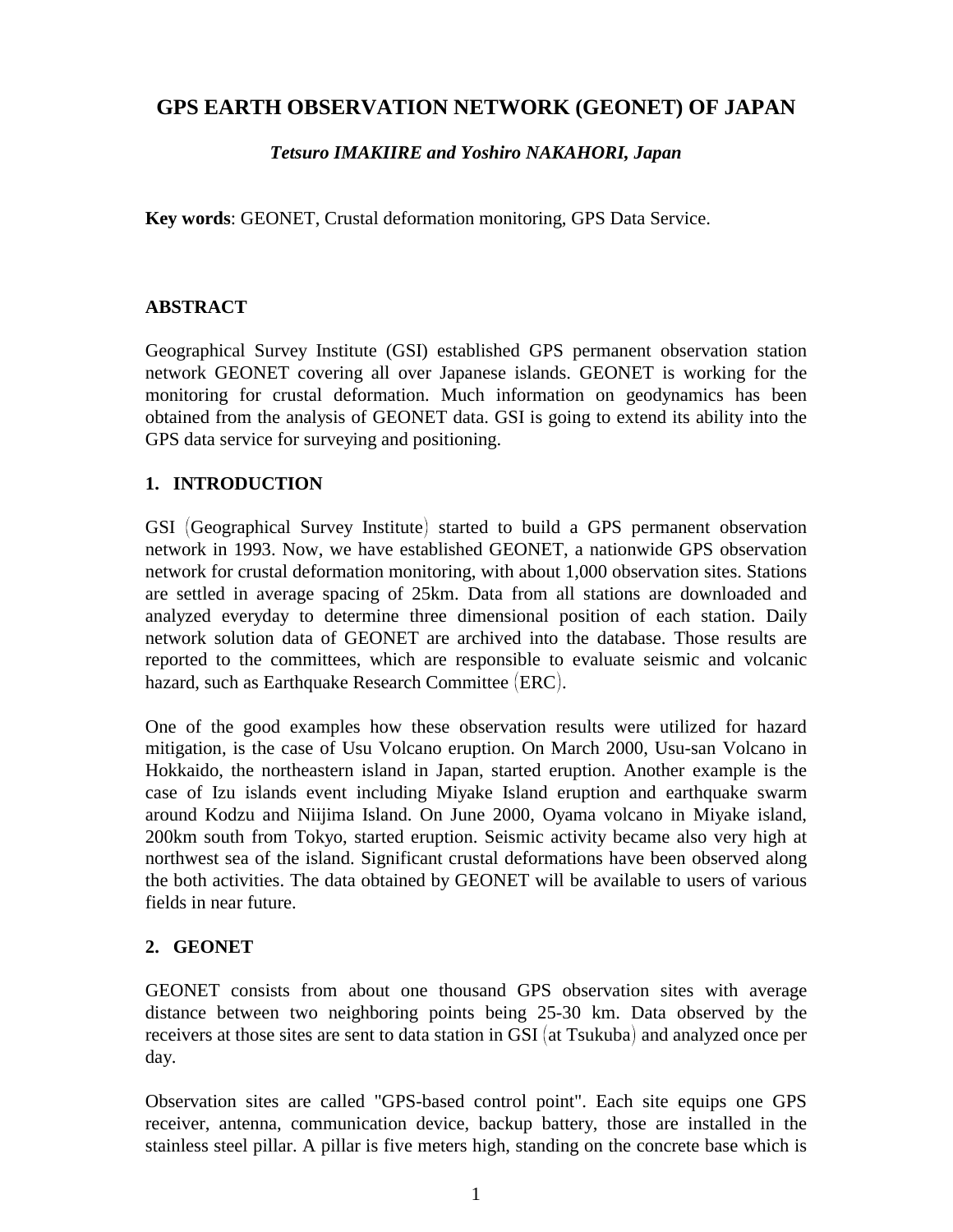two meters cube.

Receivers installed in the pillars are dual frequency types. Most of receivers are scheduled to receive dual band carrier phase data and code data every 30 seconds. Receivers have extension memories to keep their data for several days to provide the back up data for data communication failure. Some receivers are scheduled to receive GPS data every one second that could be used for kinematic positioning. But such data is kept in data memories of the receiver temporally for a few days and overwritten by new data if there are no special downloading request.

An antenna is set on the top of the pillar covered with a radome. Communication devices are terminal adapters in most sites where digital telephone line is connected, however modems are used for a part of the sites which only have an analog telephone line.

The central station for controlling the network and data analysis is settled in Tsukuba, at the main office of Geographical Survey Institute. The central station controls the operation of the all observation sites, data communication, data management and archive, analysis, etc.

Data stored by the receivers are downloaded once per day from the central station. Generally the downloading is carried out in midnight. The size of one day data is about 800KB per site. The communication time necessary for downloading is about two or three minute for a site with digital telephone line, besides ten to fifteen minutes for a site with analog telephone line. It takes about two hours to download the data from all stations.

Downloaded data is archived into the database in RINEX Receiver Independent Exchange) format. One day data set for routine analysis starts from 0h and ends by 24h of JST. The data control unit carries out quality check whether any data is missing, cycle slips exists, etc.

After archiving data, the data processing unit starts network solution process of GPS data. The data processing units consist from eight engineering workstations with UNIX operation system. The main data analyzing software is BERNESE, the product of the Bern University.

The satellite orbit data used for routine processing is "combined ephemeris". This is a combination of IGS (CODE) rapid solution orbit and predicted orbit. IGS rapid solution orbit is a product of International GPS service using a data set from satellite tracking stations and available from CODE Coordinate Orbit Determination Center in Europe) by the internet. Only the data set for the day before the observation in UT is available. Therefore the orbit data for 0h to 9h of the day is rapid solution besides that of 9h to 24h is predicted orbit which is extrapolation of rapid solution orbit. This combined orbit is more precise than broadcast ephemeris.

Network solution procedure of GEONET starts 9h of JST just after downloading IGS rapid solution orbit and predicted orbit. Three dimensional positions of all stations are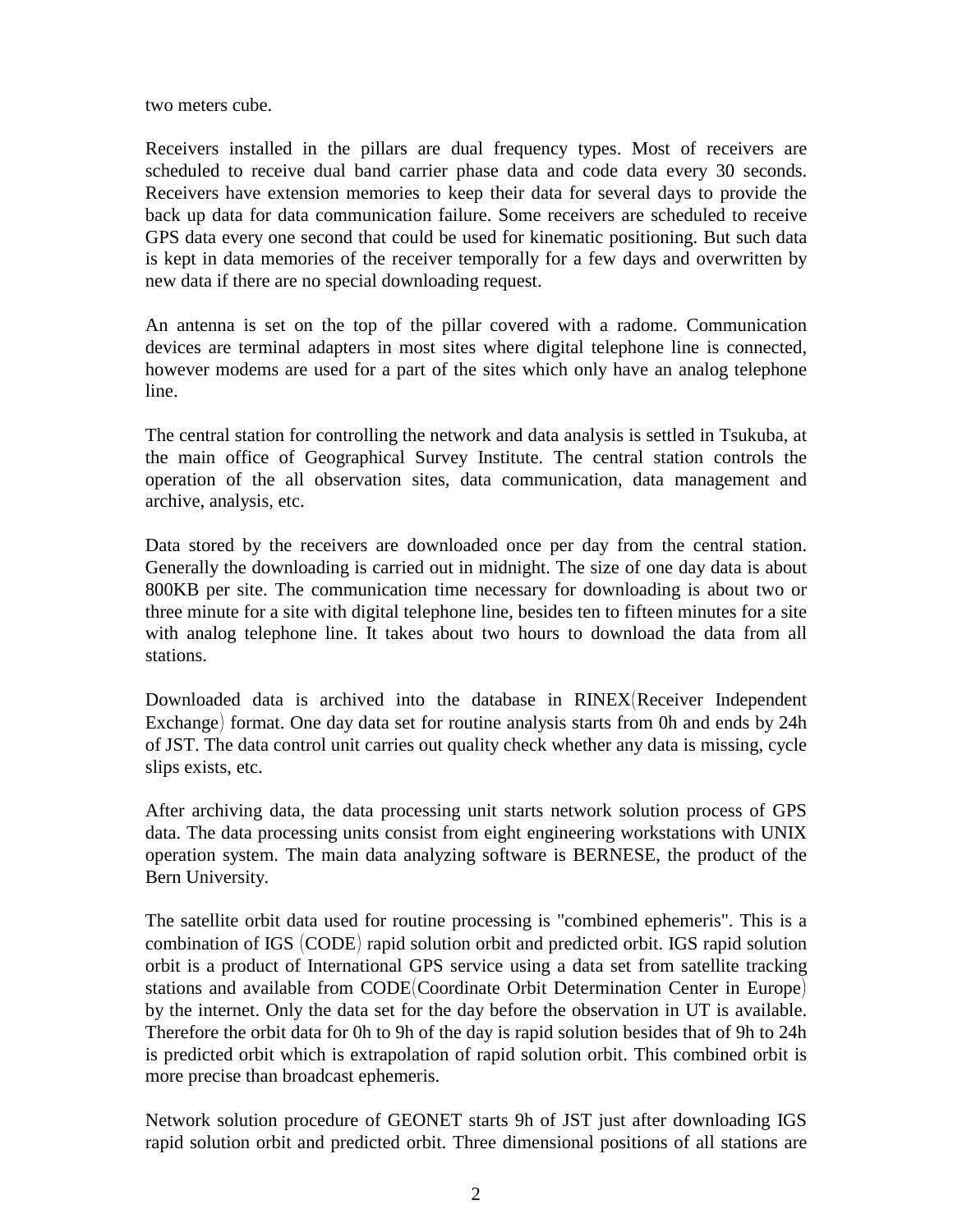determined referred to Tsukuba site. The network solution process takes about three to six hours according to the quality of the data. The product of solution is stored into the database in the  $\text{SINEX}(\text{Software}\text{ \textsf{Independent} Exchange})$  format.

This is the routine procedure for quick solution of GEONET data.

Two weeks after the observation, the IGS final orbit becomes available. The final orbit is the most precise ephemeris data available for GPS study. The final solution for GEONET is carried out using this orbit data. In this final network solution, data of all sites are arranged to the 24h data set starting from 0h and ending by 24h of UT, and these data sets are used for the analysis.

Therefore the product of final solution is three-dimensional positions for the day in UT. SINEX file for the final solution is also stored in the database.

The database has a simple data viewer with which users can display and print out the result of the analysis in various formats. For example, time series graph of coordinates of certain site, time series of relative position of two sites or horizontal displacement vector in certain term can be displayed on a screen and printed out by a printer.

The summary of observation result can be seen on our web site. You can see general pattern of crustal deformation of the Japanese islands. http://mekira.gsi-mc.go.jp/ENGLISH/index.html

#### **3. UTILIZATION OF OBSERVATION RESULTS FOR DISASTER MITIGATION**

GPS continuous observation with nationwide network is recognized as a "fundamental observation" by the document of Headquarters for Earthquake Research Promotion, the governmental committee for earthquake research promotion.

Reports compiled from those data are submitted to various committees, such as Earthquake Research Committee (ERC), Earthquake Assessment Committee for the Areas under Intensified Measures against Earthquake Disasters (EAC), Coordinating Committee for Earthquake Prediction (CCEP) and Coordinating Committee for Prediction of Volcanic Eruption (CCPVE), those are organized to investigate current seismic and volcanic activity of Japanese islands.

Crustal deformation data is considered important information for the evaluation of the process of seismic and volcanic activity.

The GPS monitoring data of GSI is accepted as most reliable data for the evaluation of crustal activities along these two events of Usu-zan and Miyake island as described before.

#### **4. GEONET DATA SERVICE**

GSI is also planning to supply observation data of GEONET for surveying and navigation through the internet and telephone line in near future. A part of archived observation data of GEONET became available through the internet from the beginning of August 1999. Users can download RINEX format observation data from the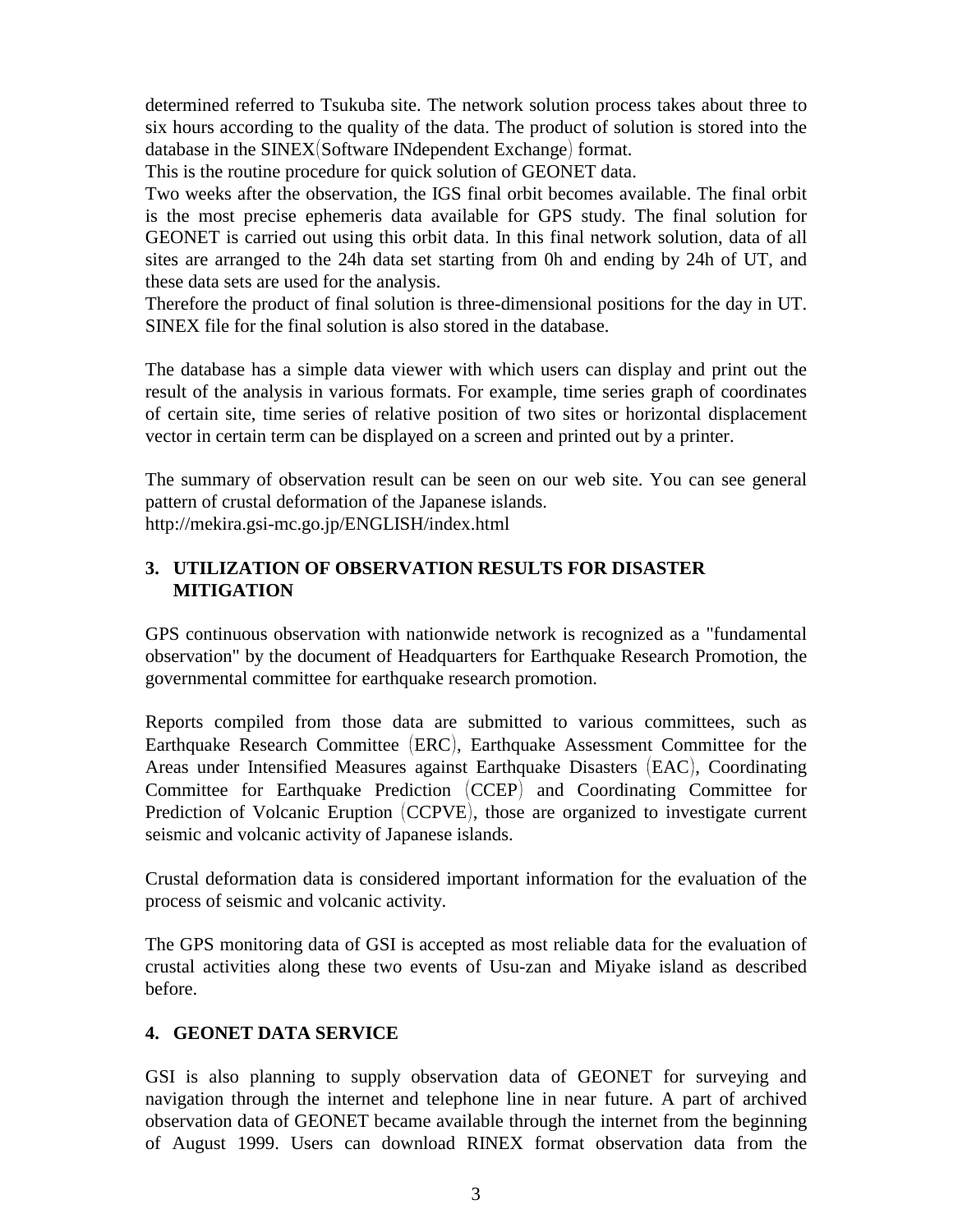homepage of GSI. However, there are some limitations in this service, now. At first, only the data observed within late three months are provided in the server. Older data should be requested to GSI by e-mail or printed letter. As the data is archived in one file per day, JST 0h to 24h, user should download all 24 hour data even if shorter data is necessary. Finally, only Japanese page is provided for this downloading site. When new servers for data service are available, these limitation should be removed.

Other GPS data service planned by GSI is real time data service for kinematic GPS. There are 22 GPS based control stations in Kanto, Kansai, Tokai and Sapporo regions which serve GPS observation data for RTK(Real Time Kinematic) survey by MCA(Multi Channel Access) radio communication. Users can obtain every one second carrier phase data from GPS-based control point using MCA radio receiver.

GSI is planning to extend this real time data service to other communication media such as a portable telephone, and to establish a data service center, which will control all kinds of GPS data service in various manners.

A new experimental system for real time data service is installed November 2000, and one second epoch data is supplied for RTK-GPS and VRS Virtual Reference Station positioning experiment, now.

In near future, it is expected that GPS data observed by GEONET station will be available to many users from such data service center.

#### **5. CONCLUSION**

GEONET was established for the monitoring the crustal deformation. It revealed many interesting geodynamic phenomena relating to the plate motion, mechanism of earthquakes and volcanic activity. This network can detect co-seismic movement as well as stationary crustal deformation, which are helpful to the study of geodynamics and earthquake engineering. GSI is planning to maintain and extend this network for more detailed (both in space and time domain) monitoring. The data by GEONET will be served to users of various fields in near future.

#### **6. REFERENCES**

MIYAZAKI, S., T. SAITO, M. SASAKI, S. HATANAKA and Y. IIMURA (1997): Expansion of GSI's Nationwide GPS Array, Bull. Geographical Survey Institute, 43,23- 34.

MIYAZAKI, S., Y. HATANAKA, T. SAGIYA and T. TADA(1998): The Nationwide GPS Array as an Earth Observation System, Bull. Geographical Survey Institute, 44, 11- 22.